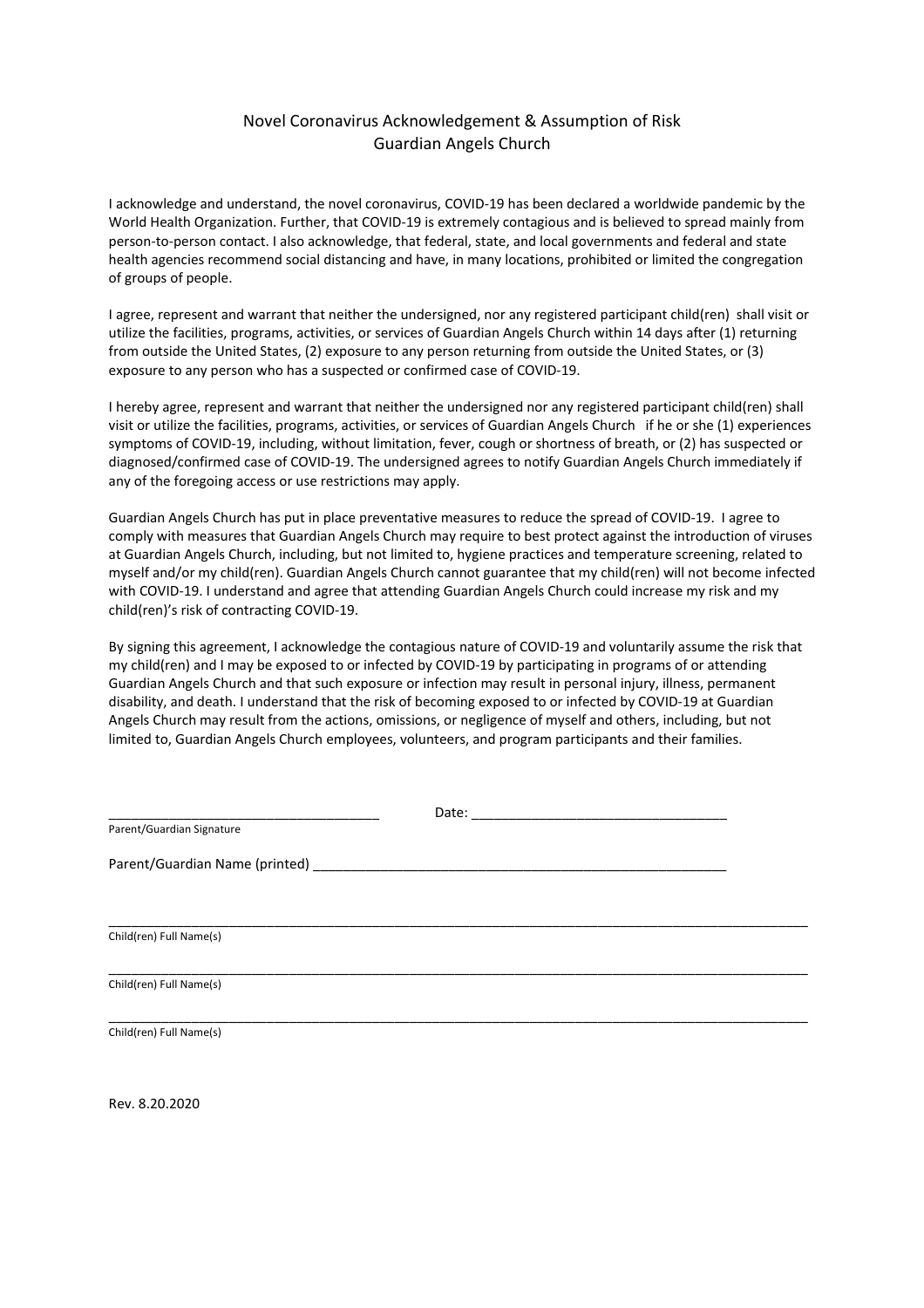### Guardian Angels (Oakdale)

### DISCLOSURE, AUTHORIZATION AND CONSENT FOR SOCIAL MEDIA OR OTHER ELECTRONIC COMMUNICATION INVOLVING MINORS

I am the parent or legal guardian of and the same of minor ("My Child").

In order to ensure transparency and parental involvement, Guardian Angels (Oakdale)has created this consent form so that parents and guardians may provide authorization for Guardian Angels (Oakdale) leaders to electronically communicate with minors. Such communications must comply with applicable Guardian Angels (Oakdale)policies, including restrictions on private communications with minors.

I grant permission for staff or other leaders of Guardian Angels (Oakdale)to communicate with My Child electronically. I understand that such communications are for Guardian Angels (Oakdale) purposes only and may involve group communications relating to Guardian Angels (Oakdale) activities. Further, I understand and authorize that such electronic communications may be made via text, email, telephone and cell phone, social media, digital networking, and other electronic means.

I acknowledge that to review or receive public communications shared via social media with My Child, I will need to have an account with the same social media platforms or become a fan or follower of the same social media. I also understand that communications may be accessible or viewable by others who are also fans or followers of the same social media.

This Disclosure, Authorizations, and Consent form is valid for one year.

If I choose to rescind this authorization and consent, I agree that I will inform Guardian Angels (Oakdale) in writing and that this rescission will not take effect until it is received by Guardian Angels (Oakdale).

## I have read the above Disclosure, Authorizations, and Consent, have had the opportunity to consider their terms, and understand them. I execute this document voluntarily and with knowledge of its significance.

|  | Date:________________________ |
|--|-------------------------------|

To: Parish and School Administration, Youth Ministry Leaders, and Faith Formation Leaders

Rev. 7/13/2020